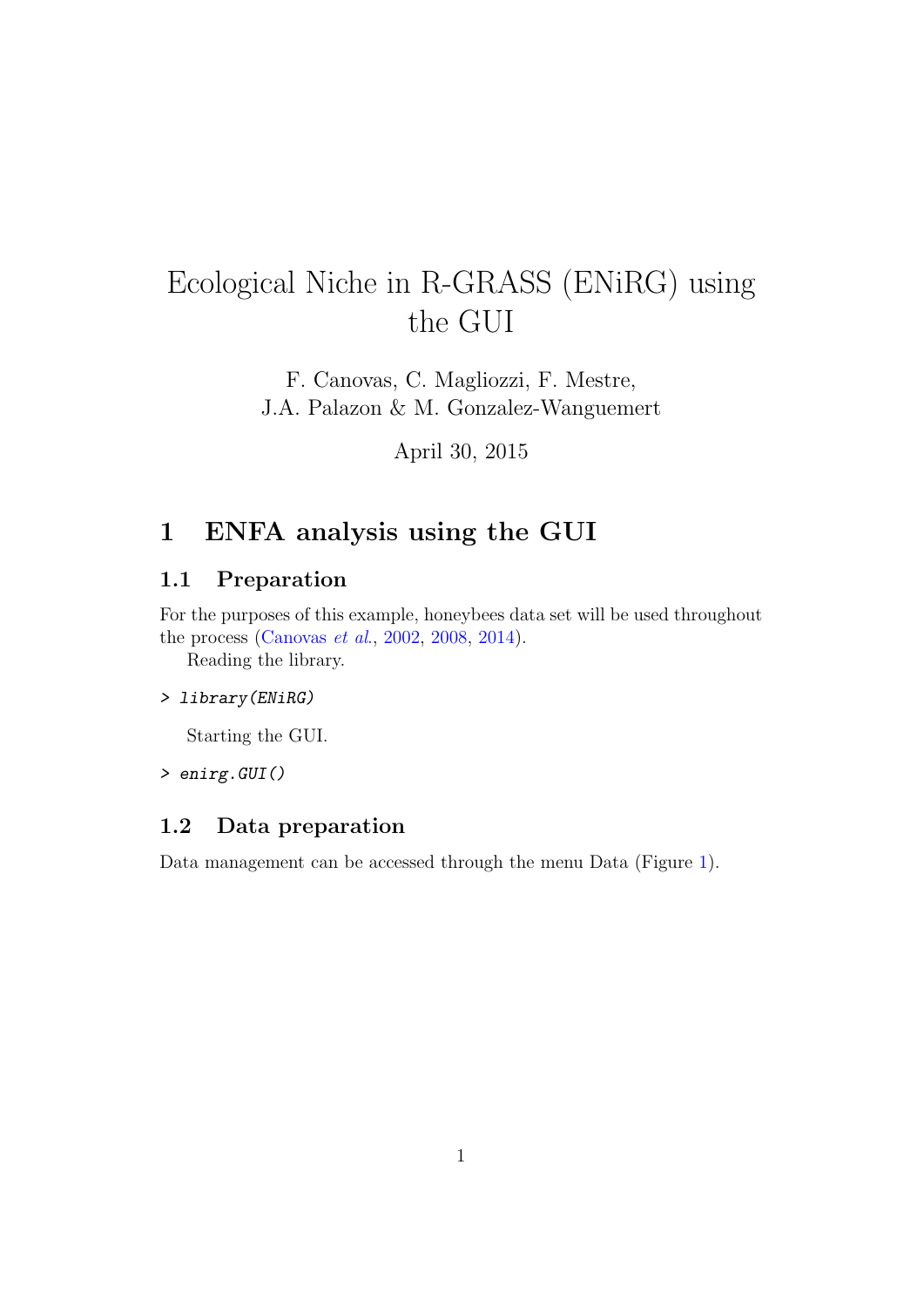

Figure 1: Data management menu.

If the user do not have a GRASS session running (i.e., Unix-systems users who started R into a GRASS session), a new one should be started before running the GUI by using the menu "New GRASS session ..." (Figure [2\)](#page-1-1). NOTE: the path has to be entered manually.

<span id="page-1-0"></span>

| <b>O Newsession</b>                                    |                   |  |  |
|--------------------------------------------------------|-------------------|--|--|
| Path to GRASS binaries and libraries: /usr/lib/grass64 |                   |  |  |
| override GRASS session (TRUE or FALSE): TRUE           |                   |  |  |
|                                                        | Cancel<br>Execute |  |  |

<span id="page-1-1"></span>Figure 2: Starting a GRASS session.

Importing species occurrence data can be performed by accessing the functions through the menu "Import from  $\dots$ " (Figure [1\)](#page-1-0). Two options are available: from a tab separated column text file or from an Excel file. In any case, the user should select the columns from the file, which represent position (longitude, latitude) and presence/abundance of the species (Figure [3\)](#page-2-0). NOTE: Users can find two example data files in text and Microsoft Excel format into ENiRG installation folder. Users can search for the installation path of ENiRG through typing into the R terminal: sys $tem.file(package='ENiRG')$ .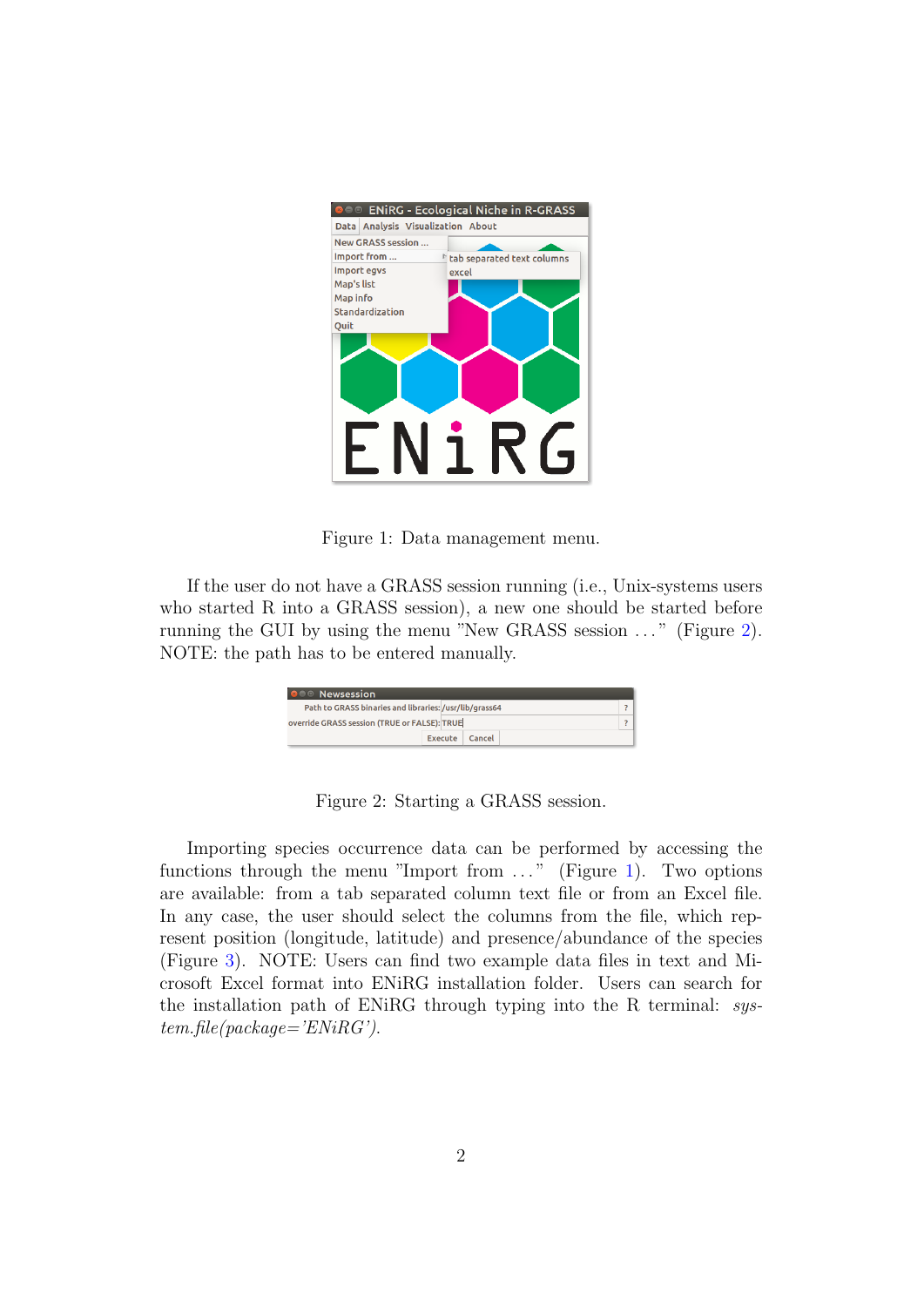| ◎ Import from tab separated text columns |
|------------------------------------------|
| <b>Chose text file:</b>                  |
| Name of the column with longitude:       |
| Name of the column with latitude:        |
| Name of column with presence/abundance:  |
| Output name                              |
| Cancel<br>Execute                        |
|                                          |
| <b>OO</b> Import from excel              |
| Chose excel file:                        |
| Name of the column with longitude:       |
| Name of the column with latitude:        |
| Name of column with presence/abundance:  |
| <b>Output</b> name                       |

<span id="page-2-0"></span>Figure 3: menu.

The ecogeographical variables should be stored in raster format. Almost all relevant formats can be used (check [GDAL library](http://www.gdal.org/formats_list.html) for compatibility). Qualitative and quantitative predictors should represent variables of interest for the species. The importation of the raster maps can be done through the "Import egvs" menu (Figure [4\)](#page-2-1). If not specified, the output name of the uploaded file is set to the original one as default. Maps are automatically uploaded to a GRASS session. NOTE: Users can find two example data files in text and Microsoft Excel format into ENiRG installation folder. Users can search for the installation path of ENiRG through typing into the R terminal:  $system$ .file(package='ENiRG').

| $\bullet$ $\bullet$ import.egvs                                    |                |  |
|--------------------------------------------------------------------|----------------|--|
| Chose your raster file (check GDAL library for supported formats): |                |  |
| Output names for imported maps separated by a comma:               |                |  |
|                                                                    | Execute Cancel |  |

<span id="page-2-1"></span>Figure 4: Importing ecogeographical variables (egvs).

Users can check metadata regarding the predictors and summarize the current settings of GRASS environment (Figure [5\)](#page-3-0).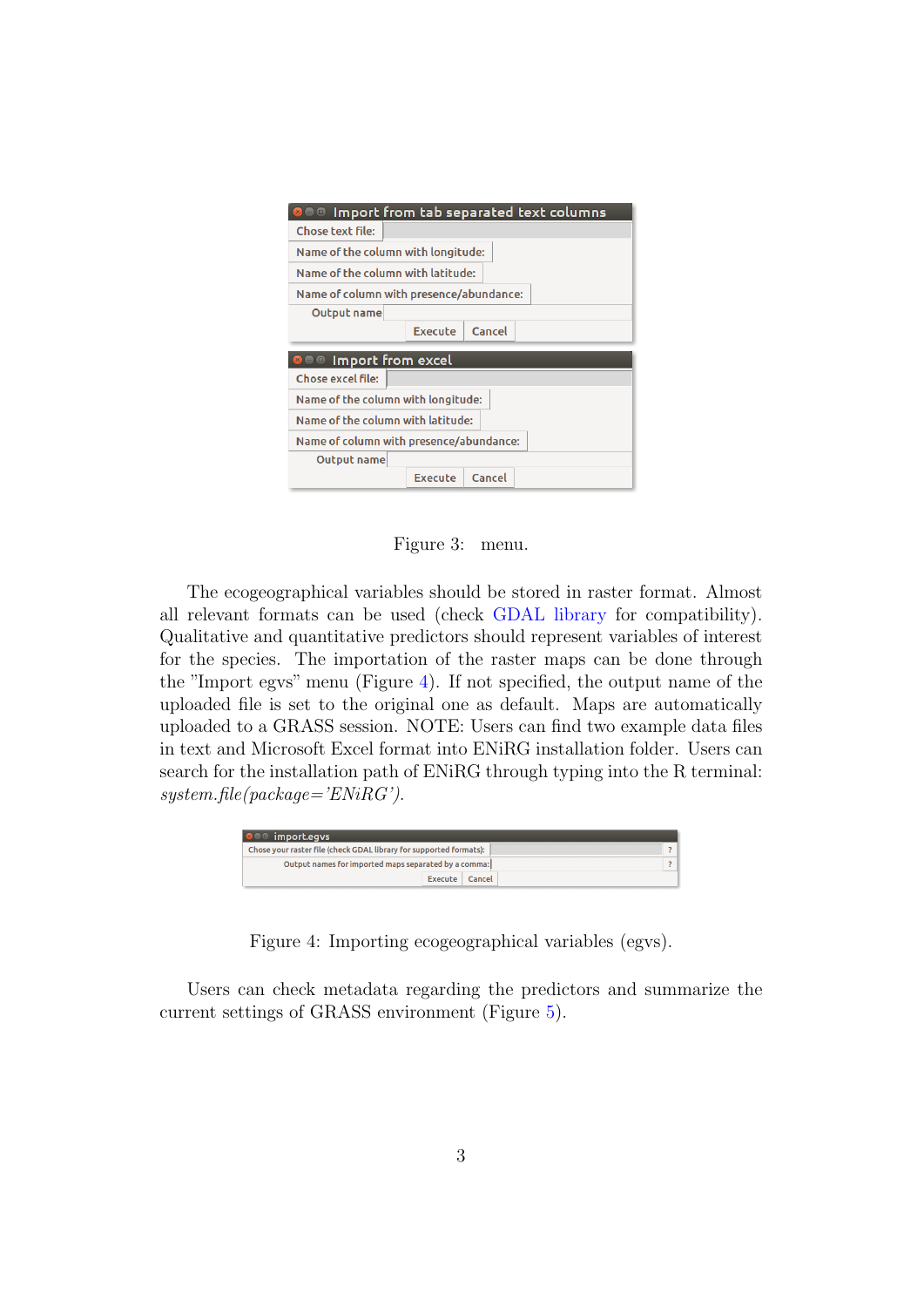| I VIT III LOAD GRASS MAPSEE III |                                                                                    |
|---------------------------------|------------------------------------------------------------------------------------|
| Choose a map from the list:     |                                                                                    |
| African                         |                                                                                    |
| African hsm                     |                                                                                    |
| African_hsm_class               |                                                                                    |
| African pred                    | <b>O Metadata</b>                                                                  |
| li Mar                          |                                                                                    |
| li Spec1                        | Date: Wed Oct 1 12:26:57 2014<br>mntcm<br>Layer:                                   |
| mntcm                           | Mapset:<br>old<br>Login of Creator: fcgarcia                                       |
| mxtwm                           | Location: enfa<br>DataBase: /home/fcgarcia/grass                                   |
| pond_std_mntcm                  | Title:<br>(mntcm)                                                                  |
| pond std mxtwm                  | Timestamp: none                                                                    |
| pond std rfann                  |                                                                                    |
| pond_std_rfdm                   | Number of Categories: 255<br>Type of Map: raster                                   |
| pond std rfwm                   | FCELL<br>Data Type:                                                                |
| pond std tann                   | 86<br>Rows:                                                                        |
| rfann                           | Columns:<br>142<br>Total Cells: 12212                                              |
| rfdm                            | Projection: Latitude-Longitude                                                     |
| rfwm                            | N: 43:44:45.972656N<br>S: 36:00:21.972656N<br>Res: 0:05:24                         |
| std mntcm                       | E: 3:17:20.99675E W: 9:29:27.00325W Res: 0:05:24                                   |
| std_mxtwm                       | Range of data: $min = -4.620676$ $max = 2.314449$                                  |
| std rfann                       | Data Description:                                                                  |
| std rfdm                        | generated by r.in.gdal                                                             |
| std rfwm                        |                                                                                    |
| std std mntcm                   | Comments:<br>r.in.qdal -o -e input="/tmp/RtmpUHL9x1/Rinst61e5dae9267/ENiRG/ext/mn\ |
| std_tann                        | tcm.asc" output="mntcm"                                                            |
| <b>tann</b>                     |                                                                                    |
| temp                            |                                                                                    |
| Get<br><b>Dismiss</b>           | <b>Dismiss</b>                                                                     |

<span id="page-3-0"></span>Figure 5: Getting information about a map.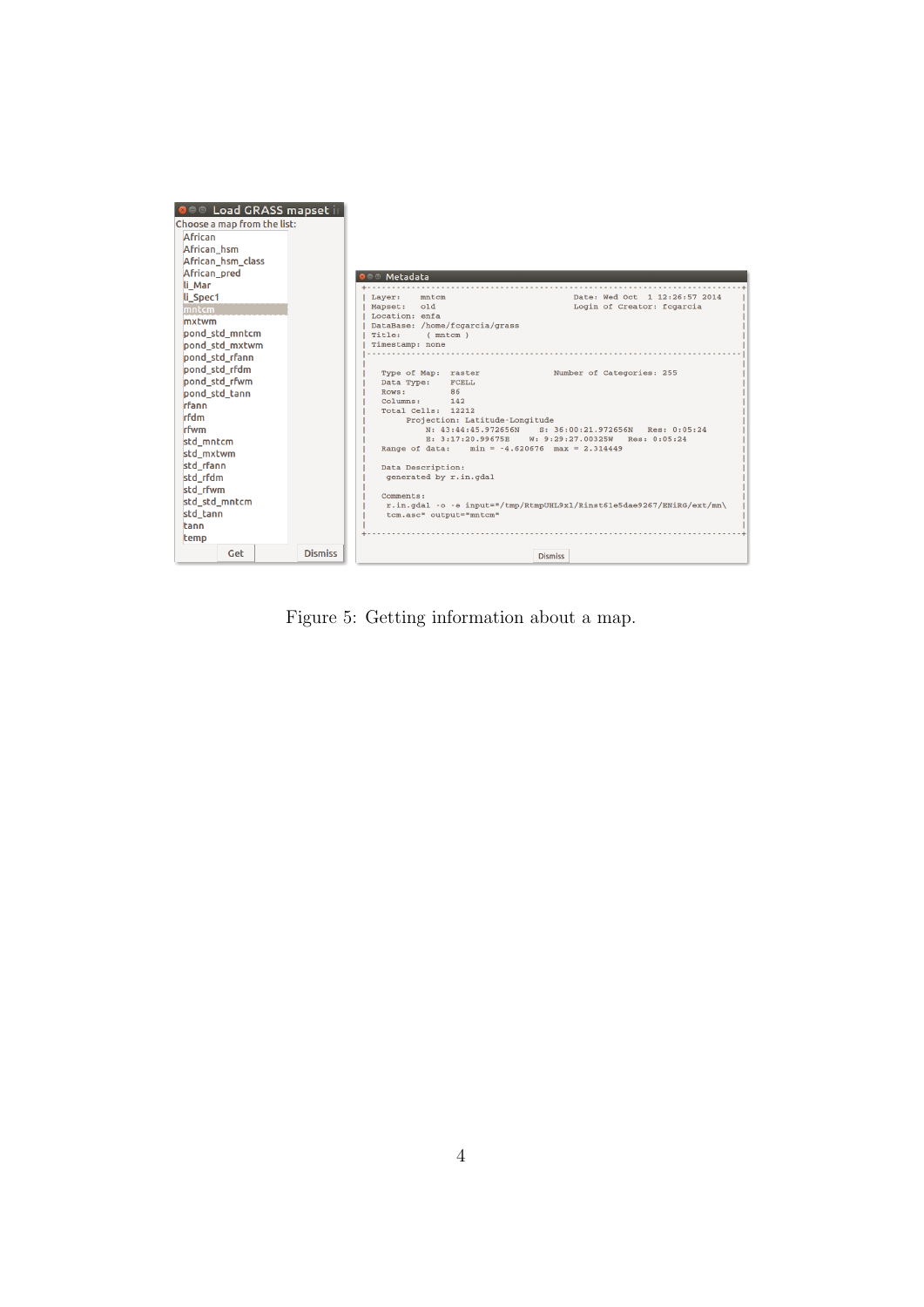A list of available maps can be imported, also searching for a particular pattern (Figure [6\)](#page-4-0).

| <b>O</b> Ist.maps                                                                                                                                                                                                                                                                                                                                         |                                                                         |        |  |  |
|-----------------------------------------------------------------------------------------------------------------------------------------------------------------------------------------------------------------------------------------------------------------------------------------------------------------------------------------------------------|-------------------------------------------------------------------------|--------|--|--|
|                                                                                                                                                                                                                                                                                                                                                           | Type of spatial data ('rast' or 'vect'):: $\bullet$ rast $\circ$ vect ? |        |  |  |
| Filtering pattern (regular expressions): *                                                                                                                                                                                                                                                                                                                |                                                                         |        |  |  |
|                                                                                                                                                                                                                                                                                                                                                           | Get                                                                     | Cancel |  |  |
| Output:                                                                                                                                                                                                                                                                                                                                                   |                                                                         |        |  |  |
| c("African", "African_hsm", "African_hsm_class", "African_pred",    <br>"li_Mar", "li_Spec1", "mntcm", "mxtwm", "pond_std_mntcm", "pond_s<br> td mxtwm", "pond std_rfann", "pond std_rfdm", "pond std_rfwm", "p <br>ond_std_tann", "rfann", "rfdm", "rfwm", "std_mntcm", "std mxtwm",<br>"std_rfann", "std_rfdm", "std_rfwm", "std_std_mntcm", "std_tann" |                                                                         |        |  |  |

<span id="page-4-0"></span>Figure 6: Listing maps in the current GRASS/ENiRG session.

When making predictions, standardization of egv can be advantageous, finding the maximum likelihood estimates. This process can be accessed from the "Data" menu (Figure [1\)](#page-1-0). If not specified, the output name of the standardized file will contain the prefix "std\_" plus the original name. More than one map can be standardized at the time.

#### 1.3 Configuring and running ENFA analysis

The main function enirg() can be used through "enirg" option in "Analysis" menu (Figure [7\)](#page-5-0). After setting predictor variables and occurrence points (note that the number of observations will appear closed to the data frame name in to GUI), the analysis can be run. The number of specialization factors will be interactively chosen later during the processing (chose 1 for this example). Results are returned into a list object, which will have the name set using the output boxes.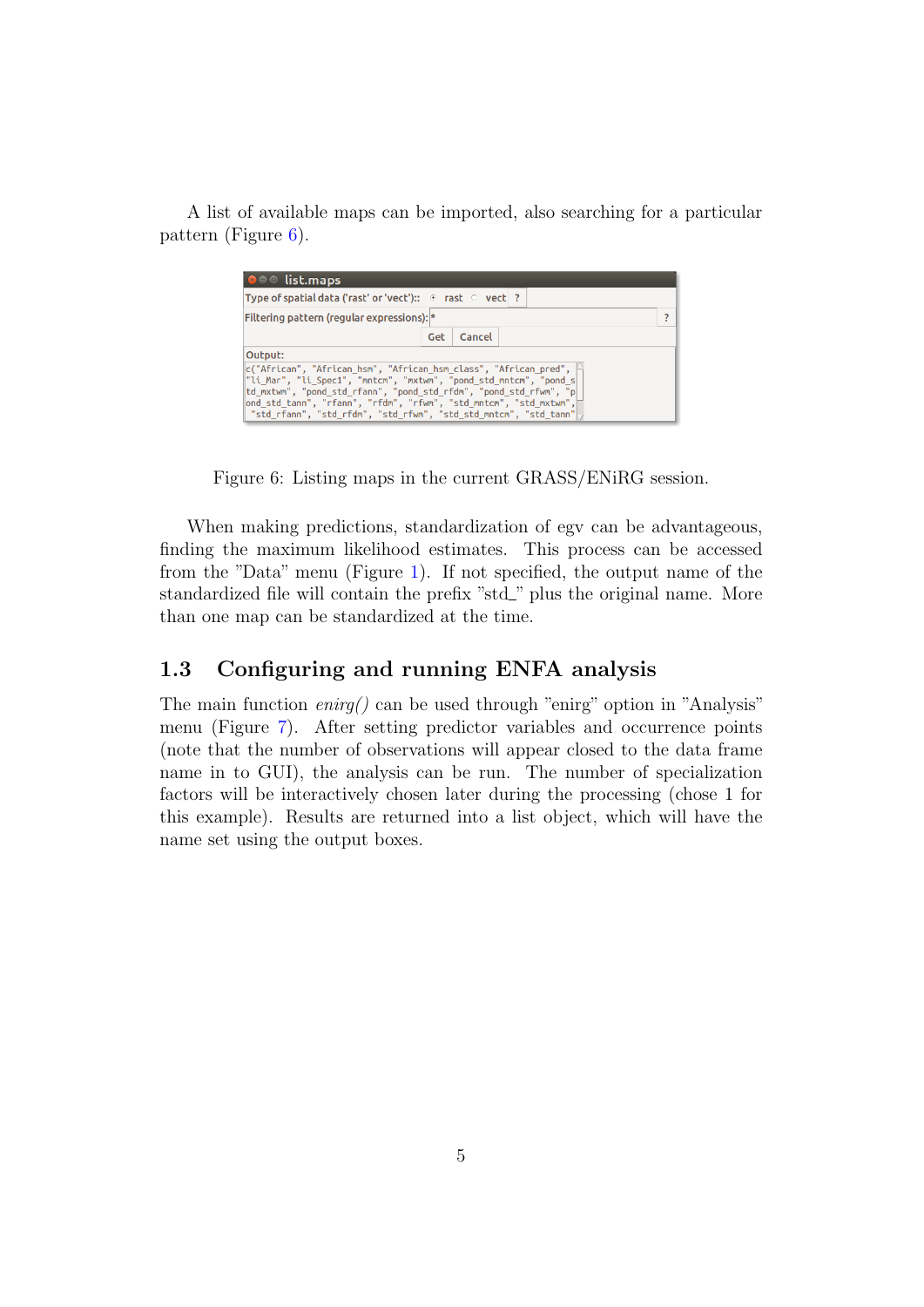| <b>OOO ENIRG - Ecological Niche in R-GRASS</b>                                  |                                                                                                 |
|---------------------------------------------------------------------------------|-------------------------------------------------------------------------------------------------|
| Data Analysis Visualization About                                               |                                                                                                 |
| enirg<br>enirg prediction<br><b>Boyce classification</b><br><b>Classify map</b> |                                                                                                 |
|                                                                                 | enirg settings<br>$\bullet\bullet\bullet$                                                       |
|                                                                                 | -input-<br>Observations' data frame: lina<br>135<br><b>Set</b>                                  |
|                                                                                 | - output -<br>Species name for map names: AfricanLin<br>African.enirg<br>Name for enirg output: |
|                                                                                 | <b>Quantitative map/s</b>                                                                       |
|                                                                                 | Number of map/s: 6<br>std_mntcm std_mxtwm Set                                                   |
|                                                                                 | <b>Qualitative map/s</b>                                                                        |
|                                                                                 | Number of map/s:<br>Set                                                                         |
|                                                                                 | <b>Dismiss</b><br><b>Run</b>                                                                    |

<span id="page-5-0"></span>Figure 7: enirg analysis option into the analysis menu.

Habitat suitability map can be calculated using "enirg prediction" from the menu "analysis" (Figure [8\)](#page-5-1). If the user does not provide a new set of maps, the calculations will be done over the same ecogeographical variables, which were used to run *enirg* function.

| <b>Prediction settings</b><br>$\blacksquare$ |                             |                |                                         |     |     |
|----------------------------------------------|-----------------------------|----------------|-----------------------------------------|-----|-----|
|                                              |                             | - Input -      |                                         |     |     |
|                                              | enirg object: African.enirg |                |                                         | Set |     |
|                                              |                             | - Output -     |                                         |     |     |
|                                              |                             |                | Name for prediction output: African.hsm |     |     |
|                                              |                             |                | <b>Ouantitative map/s</b>               |     |     |
|                                              | Number of map/s:            |                |                                         |     | Set |
|                                              |                             |                | <b>Qualitative map/s</b>                |     |     |
| Number of map/s:                             |                             |                |                                         | Set |     |
|                                              |                             | <b>Dismiss</b> | Run                                     |     |     |

<span id="page-5-1"></span>Figure 8: Calculating HSM predictions.

To perform Boyce continuous classification index on prediction results, two vector objects are needed. First, a vector containing the predictions for our observations. Second, a vector containing all the prediction values for the entire area of study. Both vectors will be automatically extracted from the results of the prediction steps.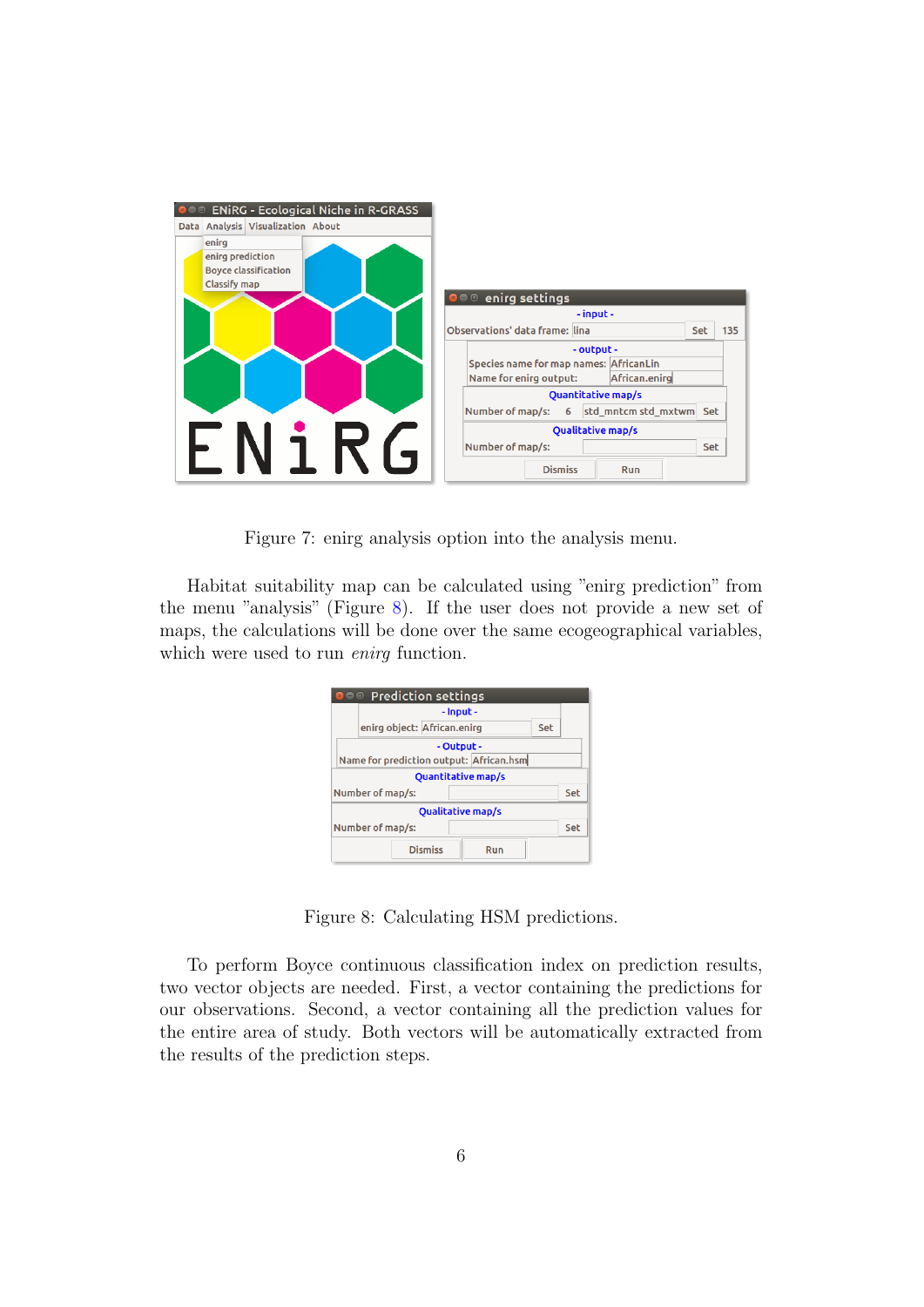| <b>OCO</b> Classification settings             |                |  |             |       |     |  |
|------------------------------------------------|----------------|--|-------------|-------|-----|--|
| - Input -                                      |                |  |             |       |     |  |
| <b>Prediction object:</b>                      |                |  | African.hsm |       | Set |  |
| Name to store classification info: African.cbi |                |  |             |       |     |  |
|                                                | <b>Dismiss</b> |  | Set         | Reset |     |  |

Figure 9: Classification setting menu.

Finally, the classification can be made manually, searching for the best Spearman coefficient and adjusted  $r^2$  (Figure [10\)](#page-7-0). NOTE: Try with the following intervals for the best classification fit:

- $\bullet\,$ unsuitable =  $0.25$
- marginal  $= 0.69$
- suitable  $= 0.81$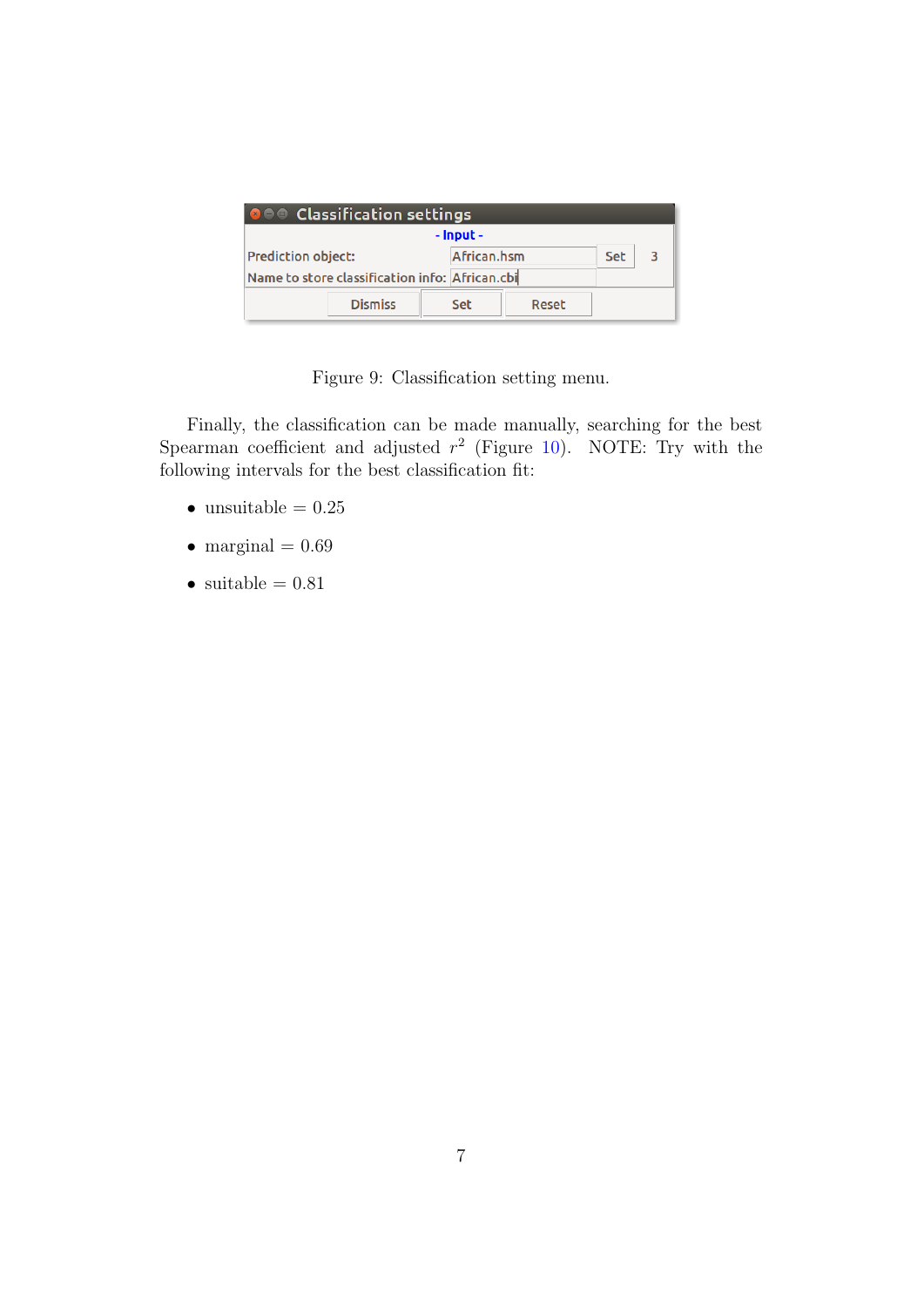

<span id="page-7-0"></span>Figure 10: Classification process.

Now, the user is able to reclassify the HSM map into the four suitability classes according to [\(Boyce](#page-10-3) et al., [2002\)](#page-10-3) (unsuitable, marginal, suitable, optimal) (Figure [11\)](#page-8-0).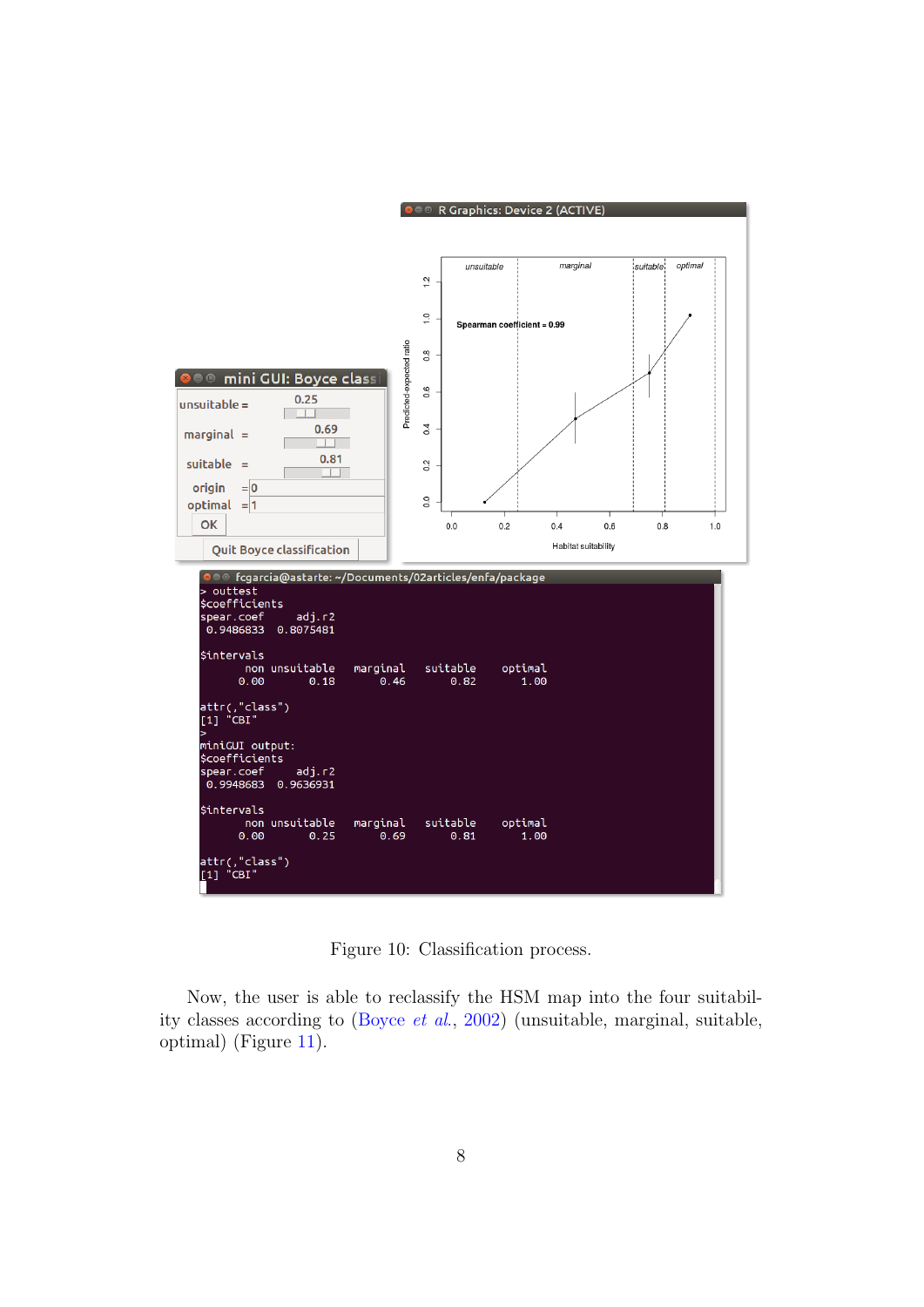| <b>®●</b> ® Reclassification settings |                                              |     |  |  |
|---------------------------------------|----------------------------------------------|-----|--|--|
|                                       | - Input -                                    |     |  |  |
|                                       | enirg object: African.enirg                  |     |  |  |
|                                       | - Output -                                   |     |  |  |
|                                       | Name for classification map: African.class   |     |  |  |
|                                       | African.hsm.class<br><b>Name for output:</b> |     |  |  |
|                                       | <b>Suitability intervals:</b>                |     |  |  |
| CBI object: cbi.results<br>Set        |                                              |     |  |  |
|                                       | <b>Dismiss</b>                               | Run |  |  |

<span id="page-8-0"></span>Figure 11: Reclassification window.

### 1.4 Visualization tools

The user is able to view the generated maps and results through the "Visualization" menu (Figure [12\)](#page-8-1). The ordination results can be plotted by using "Plot enirg". (Figure [13\)](#page-9-0).



<span id="page-8-1"></span>Figure 12: Visualization menu.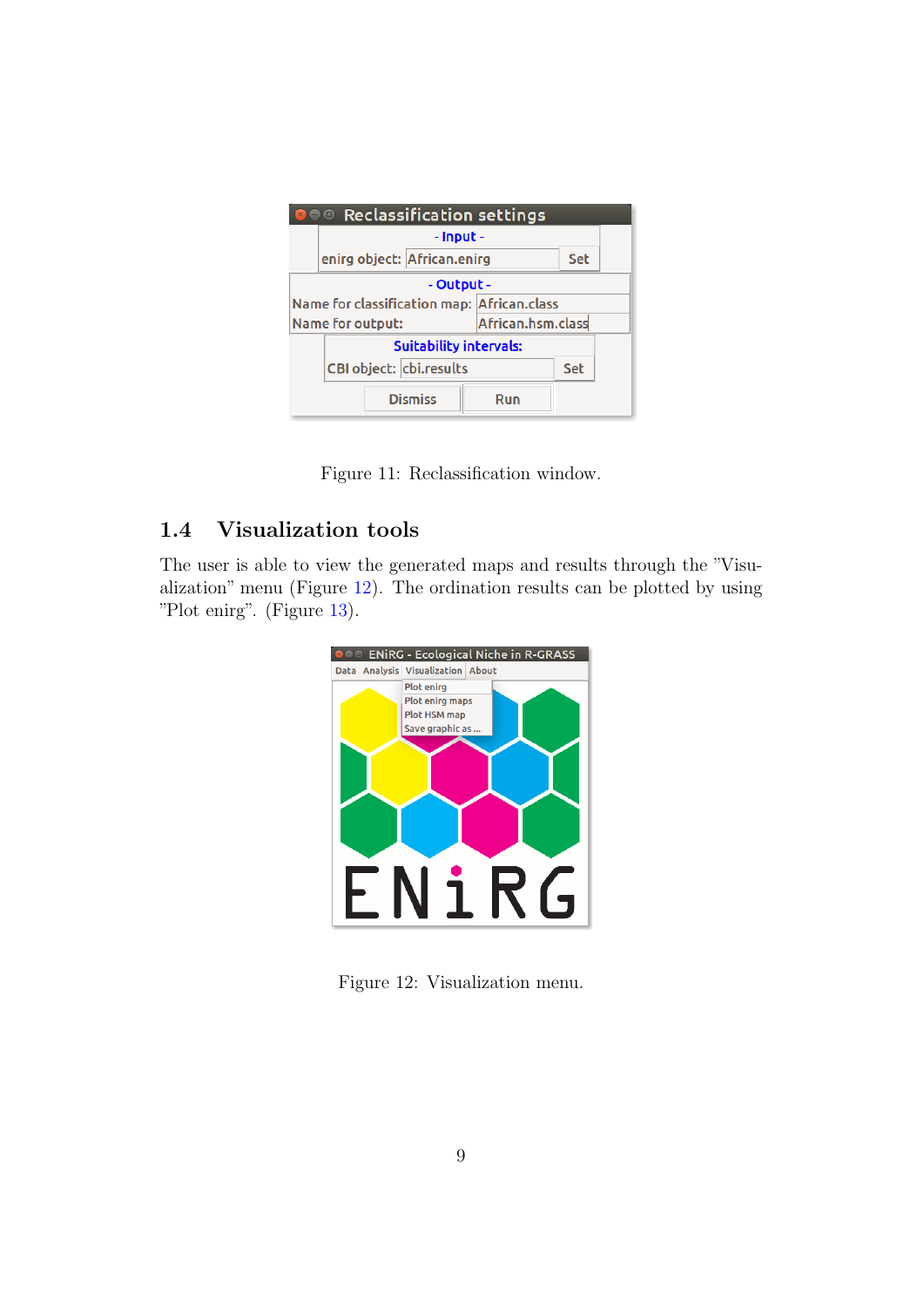

<span id="page-9-0"></span>Figure 13: Plotting enirg results.

The user can plot the spatial representation of the marginality and specialization axes by using "Plot enirg maps" (Figure [14\)](#page-9-1).

| $\bullet$ $\bullet$ plot settings<br>×. |  |  |  |  |
|-----------------------------------------|--|--|--|--|
| - Input -                               |  |  |  |  |
| enirg object: apis.enirg<br>Set         |  |  |  |  |
| <b>Dismiss</b><br>Plot                  |  |  |  |  |

<span id="page-9-1"></span>Figure 14: Plotting the spatial representation of marginality and specialization axes.

The user can also plot the classified and non-classified HSM by using "Plot HSM map" (Figure [15\)](#page-9-2).

| $\bullet\, \bullet\,$ plot settings<br>$\times$ |  |  |  |  |
|-------------------------------------------------|--|--|--|--|
| - Input -                                       |  |  |  |  |
| hsm object: African hsm<br>Set                  |  |  |  |  |
| <b>Dismiss</b><br>Plot                          |  |  |  |  |

<span id="page-9-2"></span>Figure 15: Plotting the spatial representation of marginality and specialization axes.